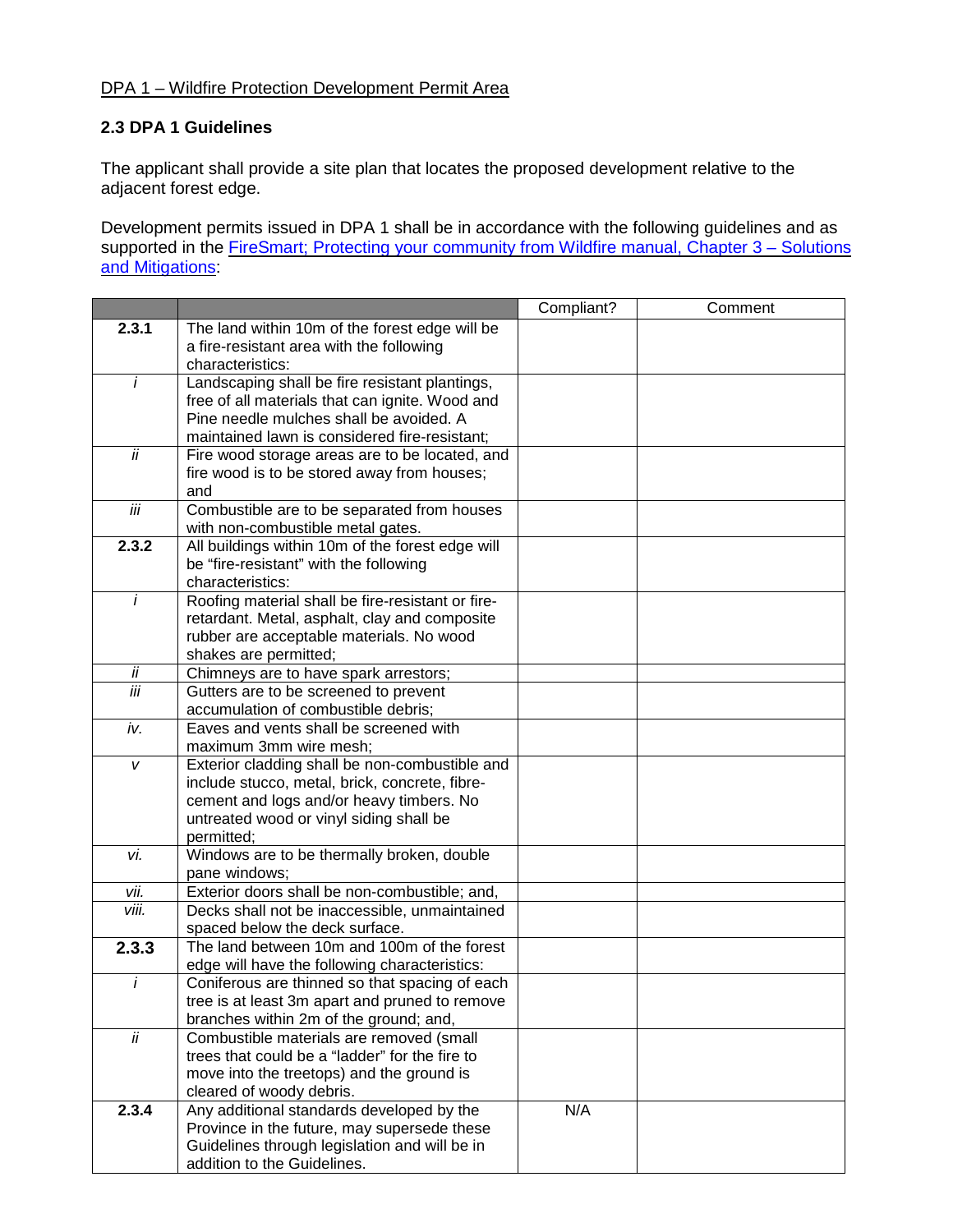# **VI. DEVELOPMENT PERMIT AREAS**

# **DPA 1 - WILDFIRE PROTECTION**

#### **DPA 1 - Wildfire Protection** э. **Development Permit Area**

#### $2.1$ Area Designation

This area is designated in accordance with the provisions of Section 488(1)(b) (protection of development from hazardous conditions) of the Local Government Act. All development within those areas designated as Wildfire Protection DPA on the Development Permit Map (Schedule B of this Plan), shall be subject to approval for Development Permit in accordance with the following Guidelines (2.3 DPA 1 Guidelines).

#### $2.2$ Justification

The Town of Creston is located in a region of the Province susceptible to both lightning and human caused fires. Additionally, an ongoing Provincial Mountain Pine Beetle outbreak has the potential to significantly impact the forest fire hazard adjacent to the community over the next twenty years. The Town of Creston Community Wildfire



Tour of Wildfire Fuel Mitigation treatment area at Forest Lawn Cemetery

Protection Plan (2006) has identified that overall, the community is classified with a fire risk profile described by a moderate to high fire probability and high consequence based on the values at risk. The wildfire risk is primarily located along the urbaninterface with Arrow Mountain.

The objective of DPA 1 is to protect the property located within that interface area and thus to protect the Town from wildfire spreading from this fringe area.

#### $2.3$ **DPA 1 Guidelines**

The applicant shall provide a site plan that locates the proposed development relative to the adjacent forest edge.

Development Permits issued in DPA 1 shall be in accordance with the following Guidelines and as supported in the FireSmart; Protecting Your Community from Wildfire manual, Chapter 3 - Solutions and Mitigations:

- 2.3.1 The land within 10m of the forest edge will be a fire-resistant area with the following characteristics:
	- i. Landscaping shall be fire resistant plantings, free of all materials that could easily ignite. Wood and pine needle mulches shall be avoided. A maintained lawn is considered fire-resistant:
	- ii. Firewood storage areas are to be located, and firewood is to be stored away from houses; and
	- iii. Combustible fences are to be separated from houses with non-combustible metal gates.
- $2.3.2 -$ All buildings within 10m of the forest edge will be "fire-resistant" with the following characteristics:

## **OCP - FRESHLY PICKED FUTURE**